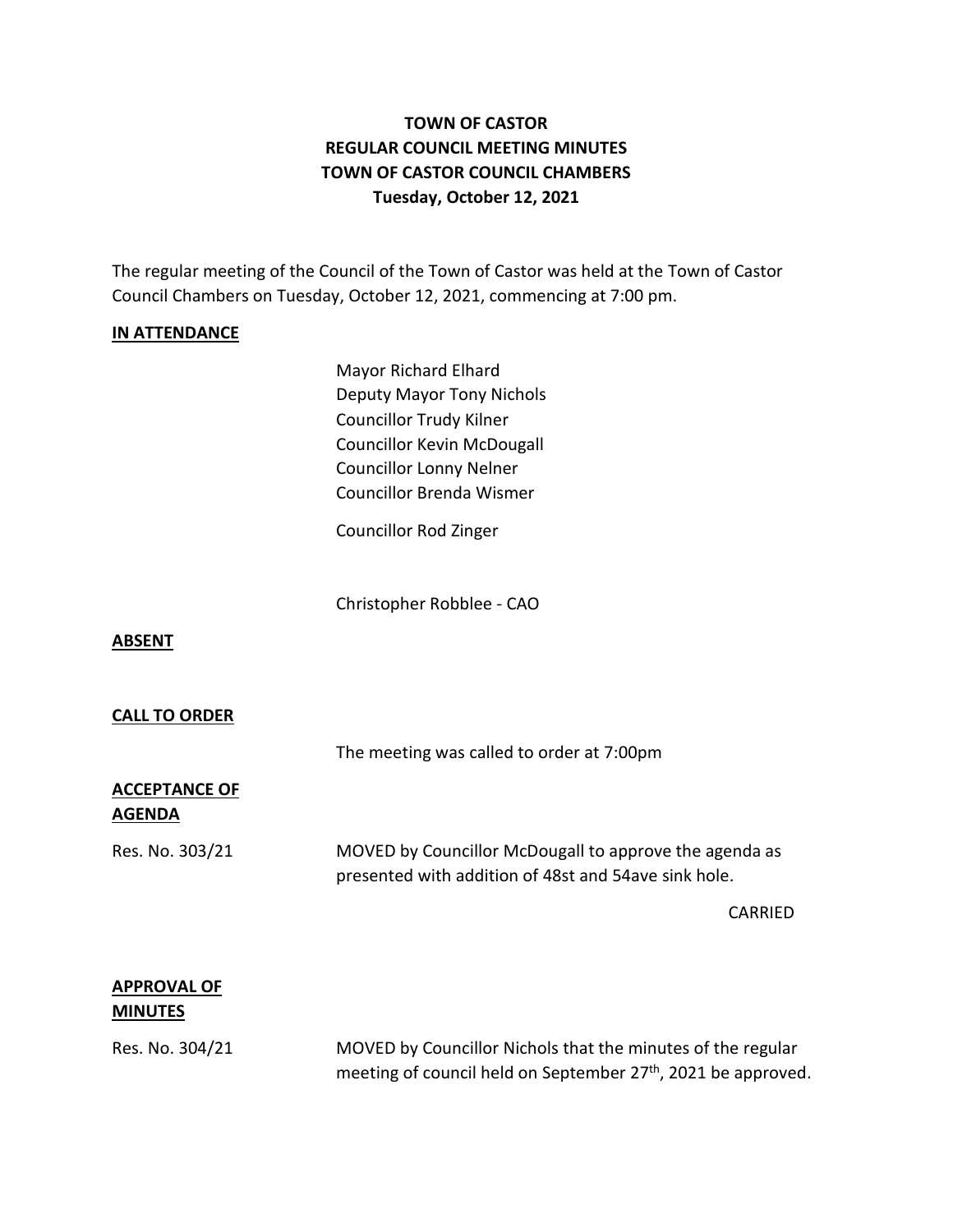CARRIED

# **DELEGATION**

### **CORRESPONDENCE**

# **FINANCIAL REPORTS**

| Res. No. 305/21 | MOVED by Councillor Kilner that account numbers 27587-27620<br>be approved for payment and that the list of Accounts be marked<br>Schedule "A" and attached to these minutes of Council. |                |
|-----------------|------------------------------------------------------------------------------------------------------------------------------------------------------------------------------------------|----------------|
|                 |                                                                                                                                                                                          | <b>CARRIED</b> |
| Res. No. 306/21 | MOVED by Councillor Zinger to accept the gas and water report as<br>presented                                                                                                            |                |
|                 |                                                                                                                                                                                          | CARRIED        |
| Res. No. 307/21 | MOVED by Councillor Nichols to accept the cash statement as<br>presented                                                                                                                 |                |
|                 |                                                                                                                                                                                          | CARRIED        |
| <b>BYLAWS</b>   |                                                                                                                                                                                          |                |
| <b>BUSINESS</b> |                                                                                                                                                                                          |                |
| Res No. 308/21  | MOVED by Councillor Nelner to accept and enter into an updated<br>membership agreement with PEPS.                                                                                        |                |
|                 |                                                                                                                                                                                          | CARRIED        |
| Res No. 309/21  | MOVED by Councillor McDougall to table with the proposal from<br>FCSS.                                                                                                                   |                |
|                 |                                                                                                                                                                                          | CARRIED        |
| Res No. 310/21  | MOVED by Councillor Zinger to hire a contractor to deal with the<br>sink holes on 48st street.                                                                                           |                |